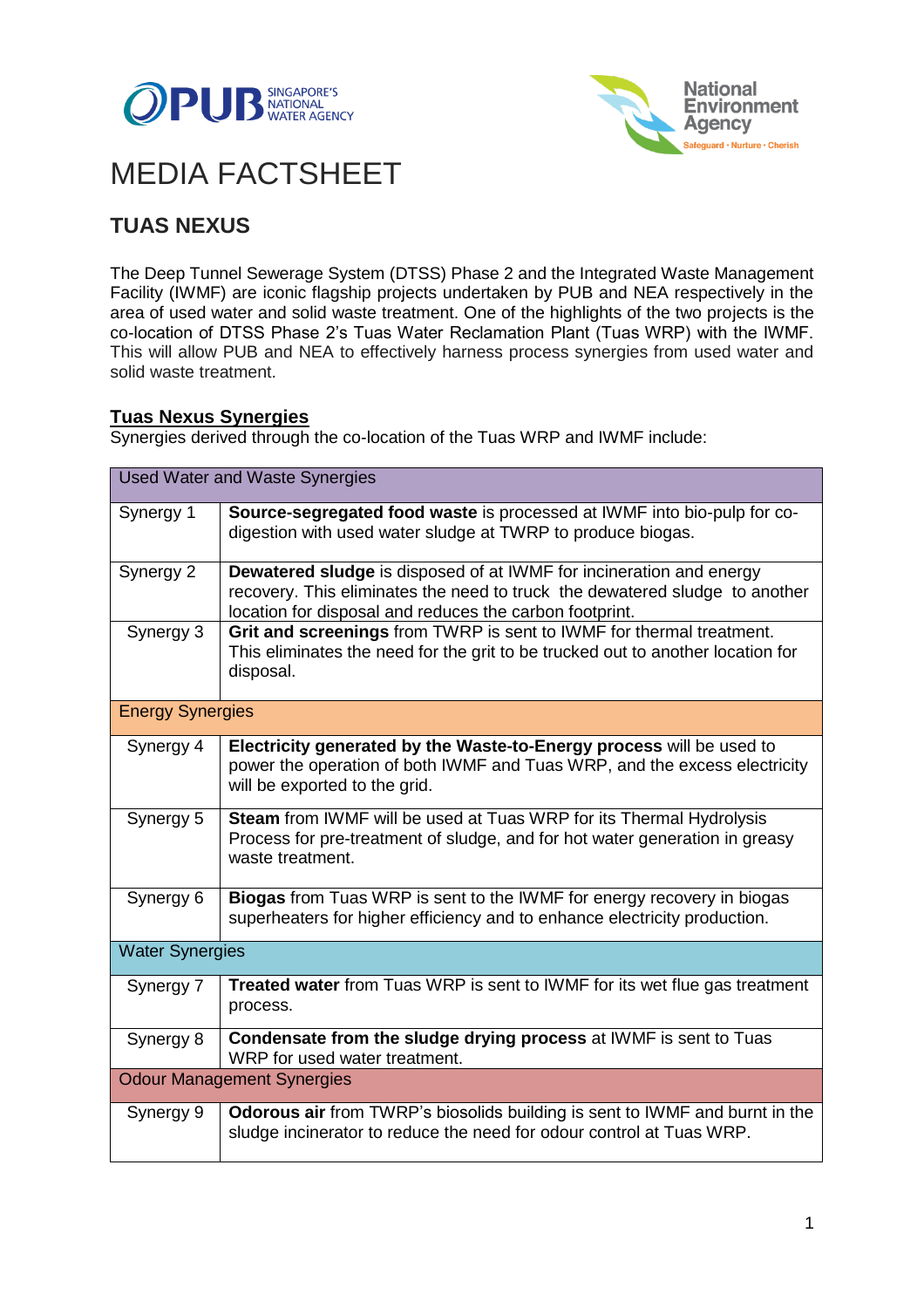### **About the Deep Tunnel Sewerage System (DTSS)**

A superhighway for used water management, the DTSS is a core water infrastructure which provides a cost-effective and sustainable solution to support Singapore's continued growth and meet its long-term needs for used water collection, treatment, reclamation and disposal.

The DTSS uses deep tunnel sewers to convey used water entirely by gravity to centralised WRPs located at the coastal areas. The used water is then treated and further purified into ultra-clean, high-grade reclaimed water called NEWater, with excess treated effluent discharged to the sea.

DTSS Phase 1, comprising the North and Spur Tunnels, the associated link sewers, the Changi WRP and outfall, was completed in 2008. Two NEWater factories, located on the rooftop of the Changi WRP, were officially opened in 2010 and 2017 to facilitate large-scale water recycling.

The DTSS Phase 2 conveyance system comprises the South Tunnel which conveys domestic used water, the Industrial Tunnel for non-domestic used water and associated link sewers. Expected to complete by 2025, DTSS Phase 2 will extend the deep tunnel system to cover the western part of Singapore, including the downtown area and major upcoming developments such as Tengah Town and Jurong Lake District.

Under DTSS Phase 2, a NEWater factory to be integrated with the Tuas WRP will be built to facilitate water recycling, contributing to the goal of increasing NEWater supply from 40% to up to 55% of total water demand in the long term. Tuas WRP will also be integrated with NEA's Integrated Waste Management Facility (IWMF), to harness potential synergies of the waterenergy-waste nexus.

Unlike conventional WRPs, the advanced Tuas WRP will be receiving used water flows from the western part of Singapore via two separate deep tunnels – a tunnel to convey domestic used water and another to convey high-strength industrial used water. It will also use membrane bioreactor (MBR) technology to treat both used water sources and to higher standards. Domestic used water will be treated at a 650,000m3/day (or 143 million imperial gallons per day) module and then further purified to NEWater, while industrial used water will be treated at a separate 150,000m3/day (or 33 million imperial gallons per day) module to become Industrial Water and sent back to industries for reuse.

With an initial total treatment capacity of 800,000m3/day (176 million imperial gallons per day or 320 Olympic-size pools), Tuas WRP will be the largest MBR facility in the world, but with an overall 30% more compact footprint compared to conventional plants. Tuas WRP's integrated NEWater factory will have an initial capacity of 25 million imperial gallons per day.

The compact Tuas WRP will also incorporate a novel combination of advanced technologies and treatment processes to improve its energy efficiency – doubling the energy recovery compared to conventional plants, reduce plant footprint, produce less sludge for disposal and will be highly automated to minimise manpower needs.

In preparation for this, PUB is testing and validating various used water treatment technologies at the Ulu Pandan wastewater treatment demonstration plant before implementing them in Tuas WRP. This 12,500m3/day (2.75 million imperial gallons per day) demonstration plant won the Water/Wastewater Project of the Year Award at the 2018 Global Water Awards.

The completed DTSS will also streamline the used water network with three centralised collection and treatment points: Changi WRP in the east, Kranji WRP in the north and Tuas WRP in the west.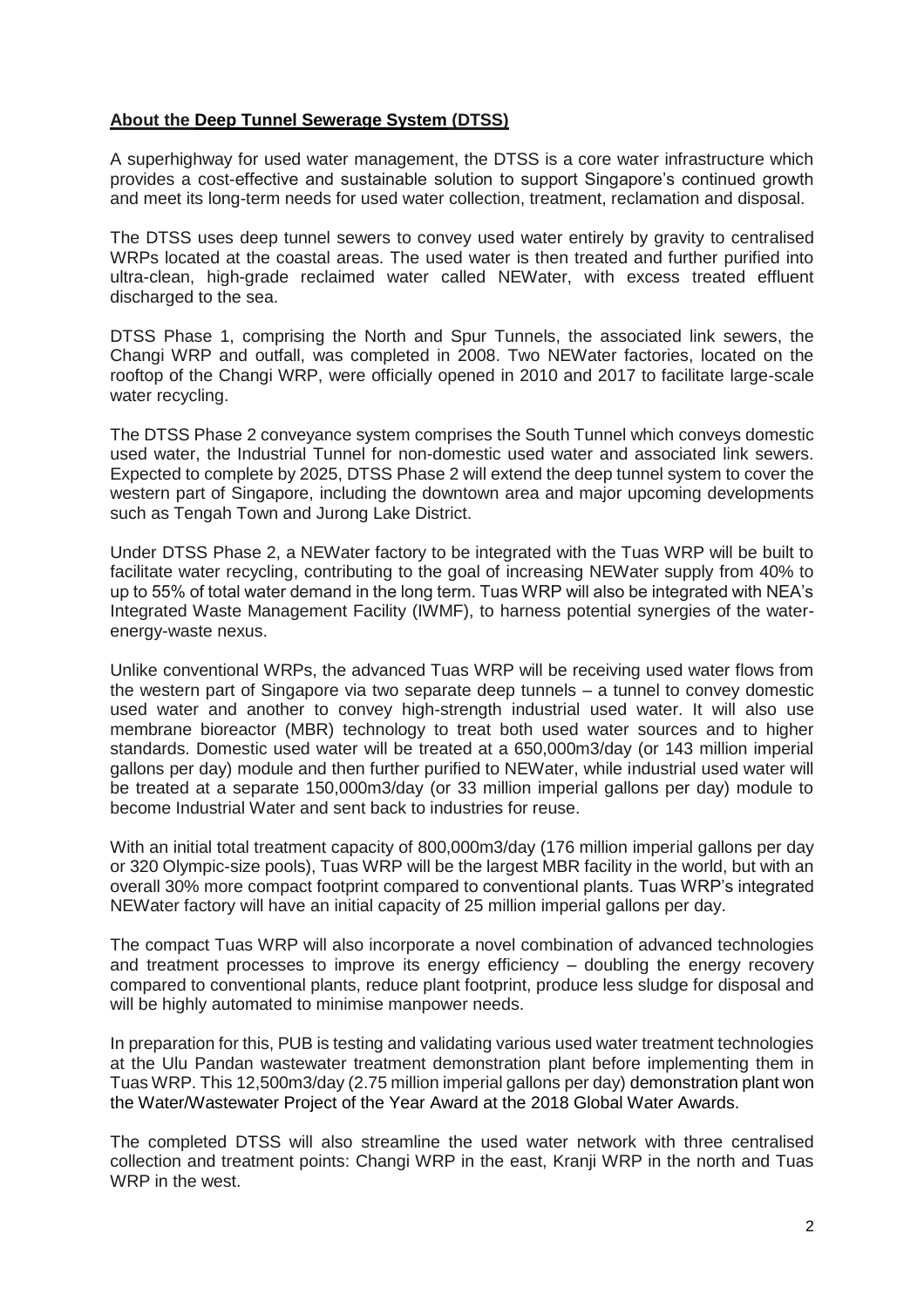Once Phase 2 is in place, the existing conventional WRPs at Ulu Pandan and Jurong, as well as intermediate pumping stations, will be progressively phased out and the land freed up for higher value development. The implementation of the entire DTSS will result in a 50% reduction in land taken up by used water infrastructure once it is fully completed, from 300 hectares in the 1990s to 150 hectares in the long term. The land freed up by DTSS is equivalent to about 214 football fields.

### **Innovative and advanced technologies at Tuas WRP**

### **Lamella Primary Sedimentation Tanks**

Used in the initial stages of wastewater treatment, primary sedimentation tanks separate the solids from liquid wastewater by allowing solids to settle to the bottom of these tanks. The settled solids, also known as sludge, will be removed for biogas generation while the liquid wastewater is then sent for secondary treatment. Lamella primary settling tanks uses inclined plates which increases the maximum efficient surface area for solids to settle on with the same tank space. The use of Lamella technology saves up to 40% land footprint compared to conventional Primary Sedimentation.

### **Membrane Bioreactor (MBR)**

MBR technology is used in the secondary stage of wastewater treatment. A bioreactor houses naturally-occurring bacteria which break down waste products in wastewater, after which microfiltration/ ultrafiltration membranes – with fine pores invisible to the eye – filter the remaining impurities. MBR is a more efficient method as it optimises the wastewater treatment process, enabling wastewater to be treated using less steps and less space compared to conventional systems. It also produces a higher quality treated effluent. The treated water is then used as feedwater for NEWater production or supplied to industries.

At Tuas WRP, an integrated NEWater Factory streamlines the production process of NEWater from treated used water. The advanced MBR system eliminates the need for both the secondary settlement tanks found in conventional used water treatment process and the microfiltration/ultrafiltration step in conventional NEWater treatment process. This results in the liquids treatment module in Tuas WRP having a 30% more compact footprint compared to conventional liquids treatment.

### **Thermal Hydrolysis Process (THP)**

THP is part of the solids treatment module at Tuas WRP. The aim of the solids treatment is to recover energy from sludge and reduce the sludge volume for disposal. THP pre-treats sludge for digestion using high temperature (165 degrees Celsius) and pressure to improve the rate of sludge breakdown in digesters, so that more organic content can be converted to biogas. This also reduces the residual amount of solid waste to be disposed.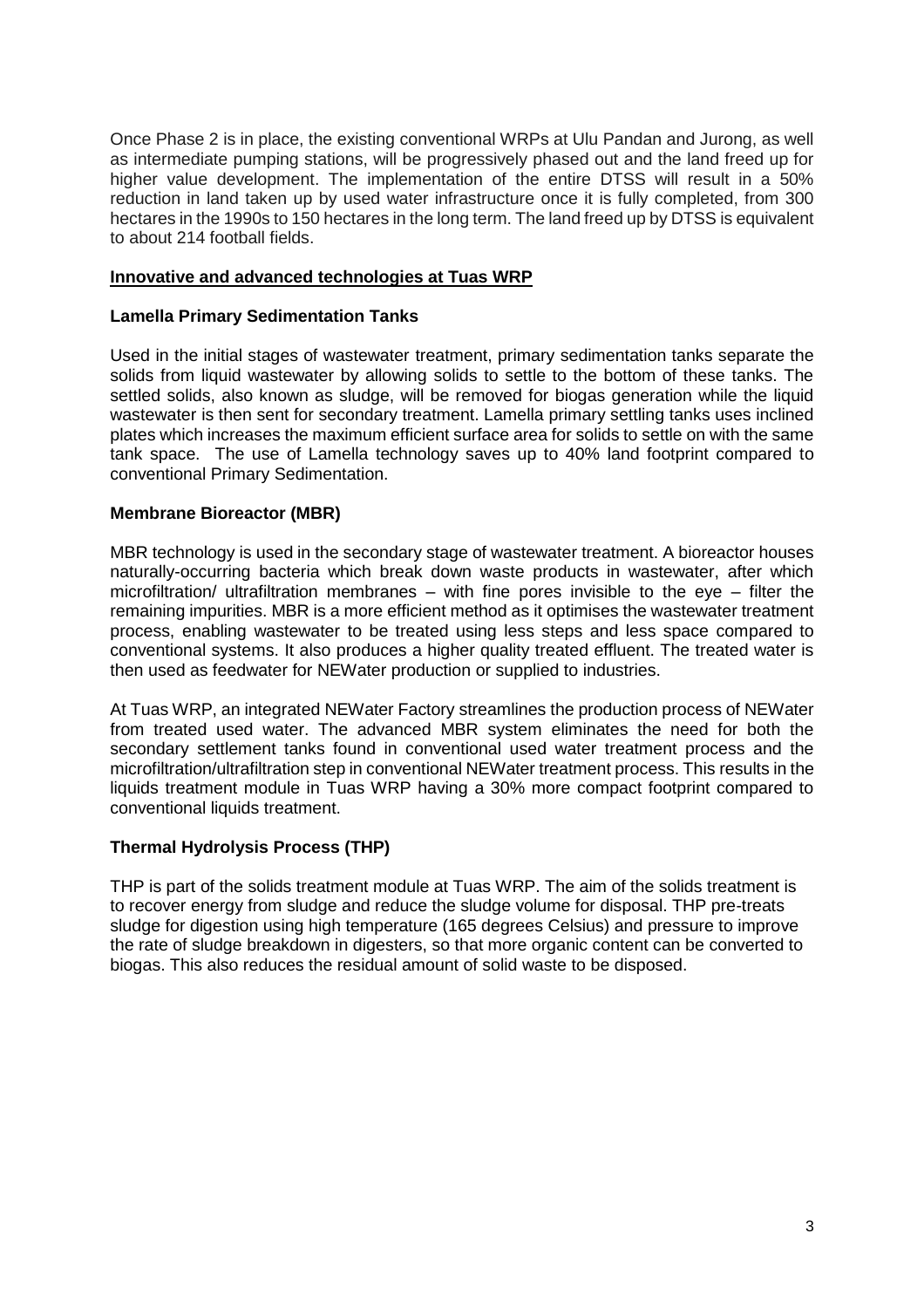# **Upcoming Tenders for Tuas WRP**

| <b>Tenders Packages</b>                             | <b>Tentative Calling</b><br><b>Dates</b> |
|-----------------------------------------------------|------------------------------------------|
| <b>Site Development Works</b>                       | May 2018 (called)                        |
| <b>Influent Pumping Stations</b>                    | Q4 2018                                  |
| Industrial Liquids Modules                          | Q1 2019                                  |
| Domestic Liquids Module - Primary Treatment         | Q3 2019                                  |
| Domestic Liquids Module - Secondary and NEWater     | Q3 2019                                  |
| <b>Product Water Storage and Pumping Facilities</b> | Q4 2019                                  |
| <b>Biosolids facility and Digesters</b>             | Q1 2019                                  |
| Plant Monitoring and Control System                 | Q4 2019/ Q1 2020                         |
| <b>Administration and Operations Buildings</b>      | Q4 2020/ Q1 2021                         |
| <b>Site Completion Works</b>                        | 2023                                     |
| Wet Weather Treatment Facility                      | 2022                                     |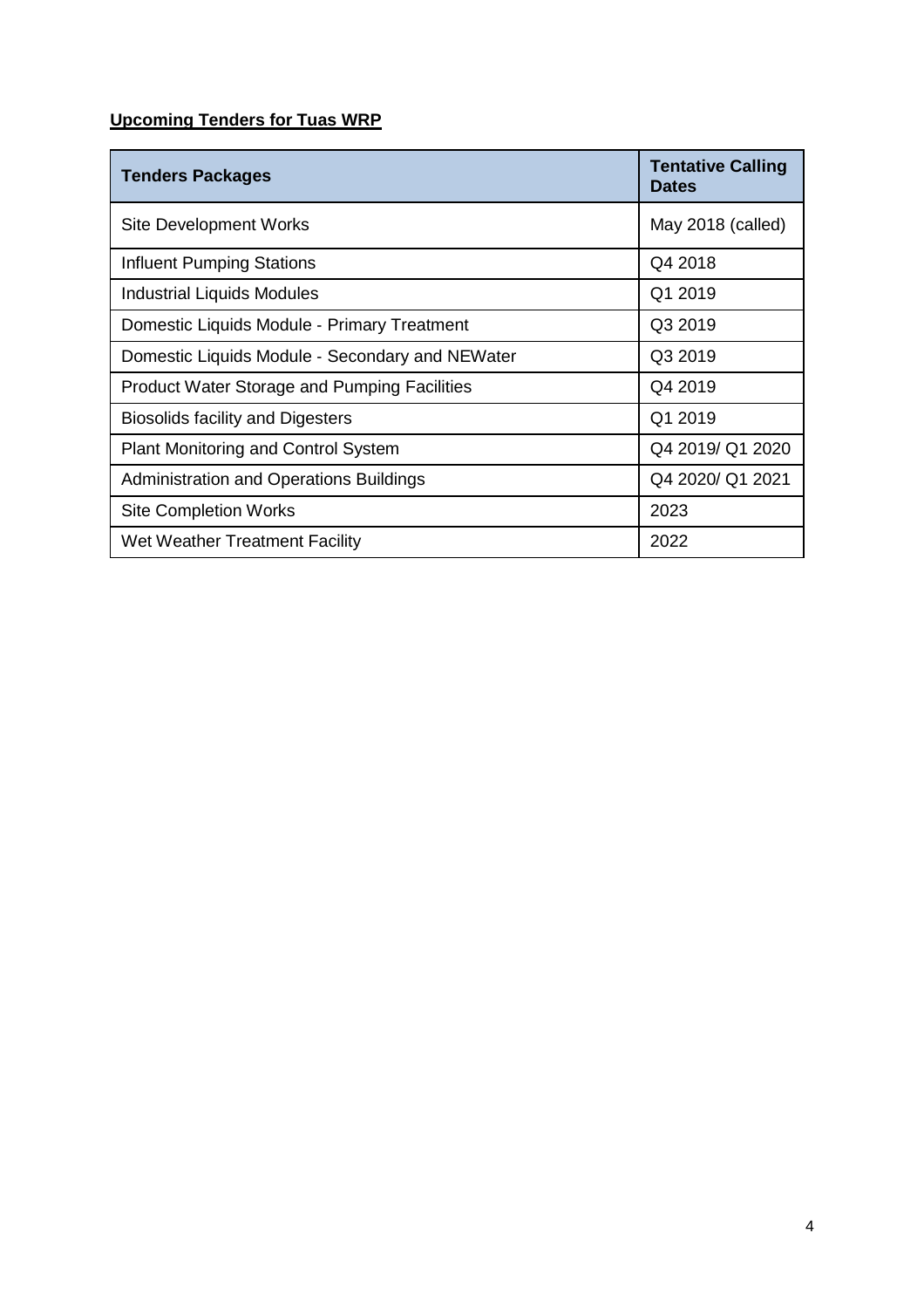# **About the Integrated Waste Management Facility**

In 2017, a total of 7.70 million tonnes of solid waste was generated. While about 61 per cent of waste generated was recycled, our four Waste-to-Energy (WTE) plants incinerated about 2.85 million tonnes in 2017. The amount of waste generated is expected to grow with an increasing population and growing economy. To meet Singapore's long term solid waste treatment needs, NEA is building an Integrated Waste Management Facility (IWMF).

Unlike the existing WTE plants which only incinerate waste, the IWMF will adopt an integrated approach to process various waste streams for higher resource and energy recovery while minimising environmental and land use footprint. The waste streams that IWMF will be handling include incinerable waste, household recyclables collected under the National Recycling Programme, source-segregated food waste and dewatered sludge from the Tuas Water Reclamation Plant (Tuas WRP). A summary of the treatment facilities and capacities is in the table below:

| <b>Waste Treatment Facility</b>          | <b>Capacity</b><br>(tonnes per day) |
|------------------------------------------|-------------------------------------|
| <b>WTE Facility</b>                      | 5,800                               |
| <b>Materials Recovery Facility (MRF)</b> | 250                                 |
| <b>Food Waste Treatment Facility</b>     | 400                                 |
| <b>Sludge Incineration Facility</b>      | 800                                 |

Table 1 – Summary of the tentative capacities for the treatment of the four waste streams at IWMF

IWMF will be developed in phases. The first phase of IWMF will be completed in 2024 while the whole facility is tentatively planned to be completed in 2027.

### **Timeline of IWMF Development**

NEA will be conducting a Pre-qualification exercise to shortlist potential Engineering, Procurement and Construction (EPC) contractors for the development of the IWMF. The appointed EPC contractors will carry out detailed engineering, construction and commissioning of the IWMF.

| <b>Upcoming Milestones</b>                                    | <b>Tentative Dates</b> |
|---------------------------------------------------------------|------------------------|
| Pre-qualification of EPC tenderers and calling of EPC tenders | 2H2018                 |
| Detailed engineering, construction and commissioning          | 2H2019 onwards         |
| Completion of the first phase of the IWMF                     | 2024                   |
| Completion of the second phase of the IWMF                    | 2027 (TBC)             |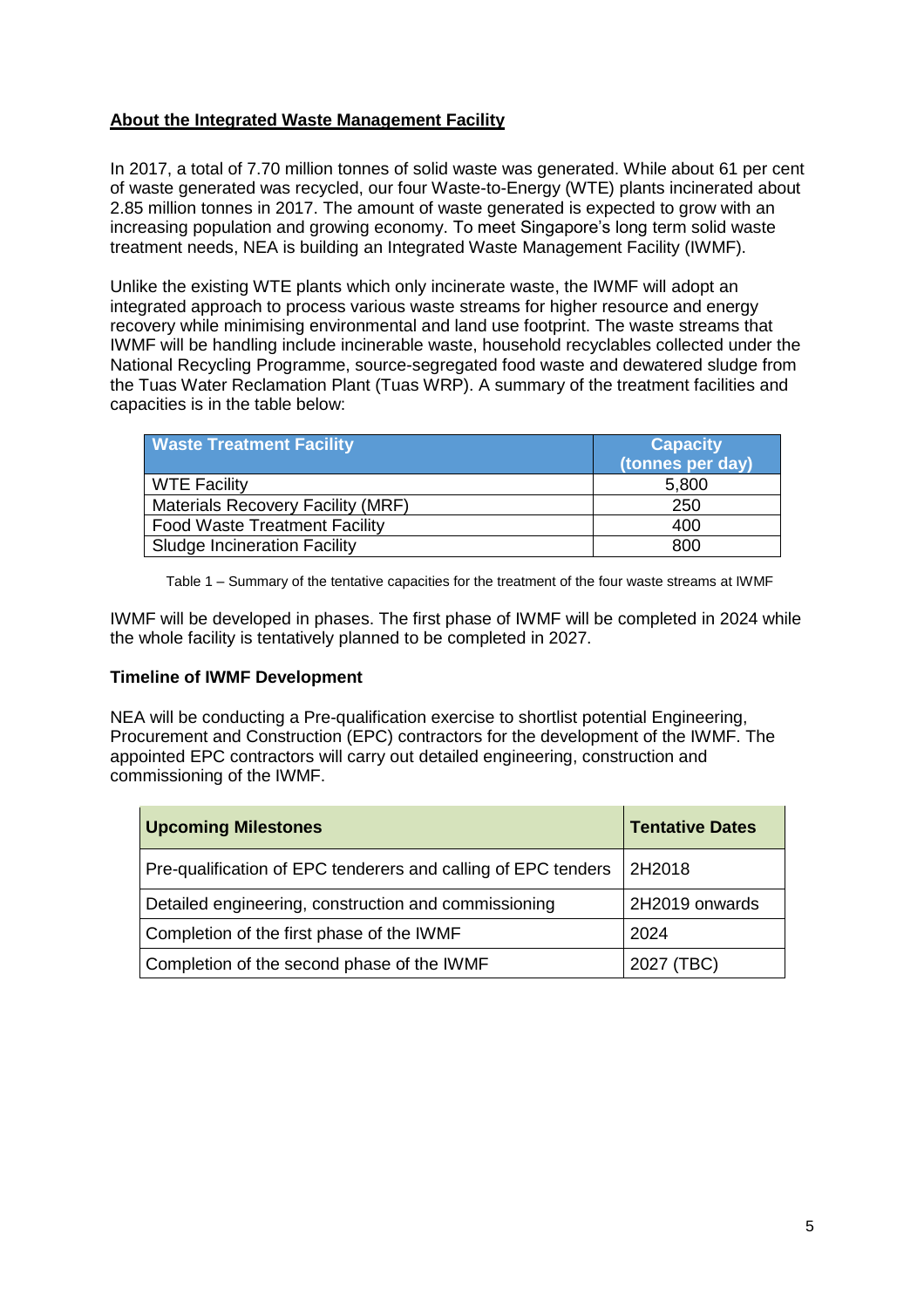# **Waste Streams to be Treated at IWMF**

### Incinerable Waste

- Of the 8,443 tonnes / day of waste disposed of daily in 2017, about 60 per cent comes from domestic sources while the remaining 40 per cent is from non-domestic sources such as industrial and commercial premises.
- The electricity generated by the existing Waste-To-Energy (WTE) plants is enough to meet about two to three per cent of Singapore's total electricity needs.
- NEA is adopting WTE incineration as it is able to reduce the volume of waste by 90 per cent and thereby help Singapore conserve landfill space.
- The incinerable waste treatment capacity of the IWMF is expected to be 5,800 tonnes/day.

### Household Recyclables collected under National Recycling Programme (NRP)

- Public Waste Collectors (PWCs) are required to collect commingled recyclables (paper/cardboard, plastic, metal and glass) from all residential properties.
- Currently, the recyclables are sorted at Materials Recovery Facilities (MRF) operated by PWCs before they are sent to the recycling plants.
- To optimise both process and land use efficiency, the sorting of recyclables will be consolidated and carried out at IWMF's MRF. With better economies of scale and through the use of advanced automatic sorting equipment, the MRF will achieve a high yield of sorted recyclables.

### Food Waste

- In 2017, 676,800 tonnes of food waste were generated, of which 16 per cent was recycled. The rest of the food waste was disposed of at the WTE plants via incineration.
- Currently, food waste that is recycled is mainly homogenous food waste from food manufacturers such as spent yeast/grains from beer brewing, soya bean and bread waste. The food waste is segregated at source and sold to recyclers for conversion into animal feed. In addition, more than 50 premises, including hotels and schools, currently segregate their food waste treated them on-site into compost for landscaping purposes or water for non-potable use.
- As part of NEA's overall waste management plan, several initiatives have been planned to help increase food waste recycling in Singapore. One of the initiatives is to collect food waste separately for treatment at the IWMF and subsequently codigestion with used water sludge at Tuas WRP.
- IWMF's Food Waste Treatment Facility will be able to segregate the inorganic from the organic fractions before turning the latter into bio-pulp suitable for co-digestion